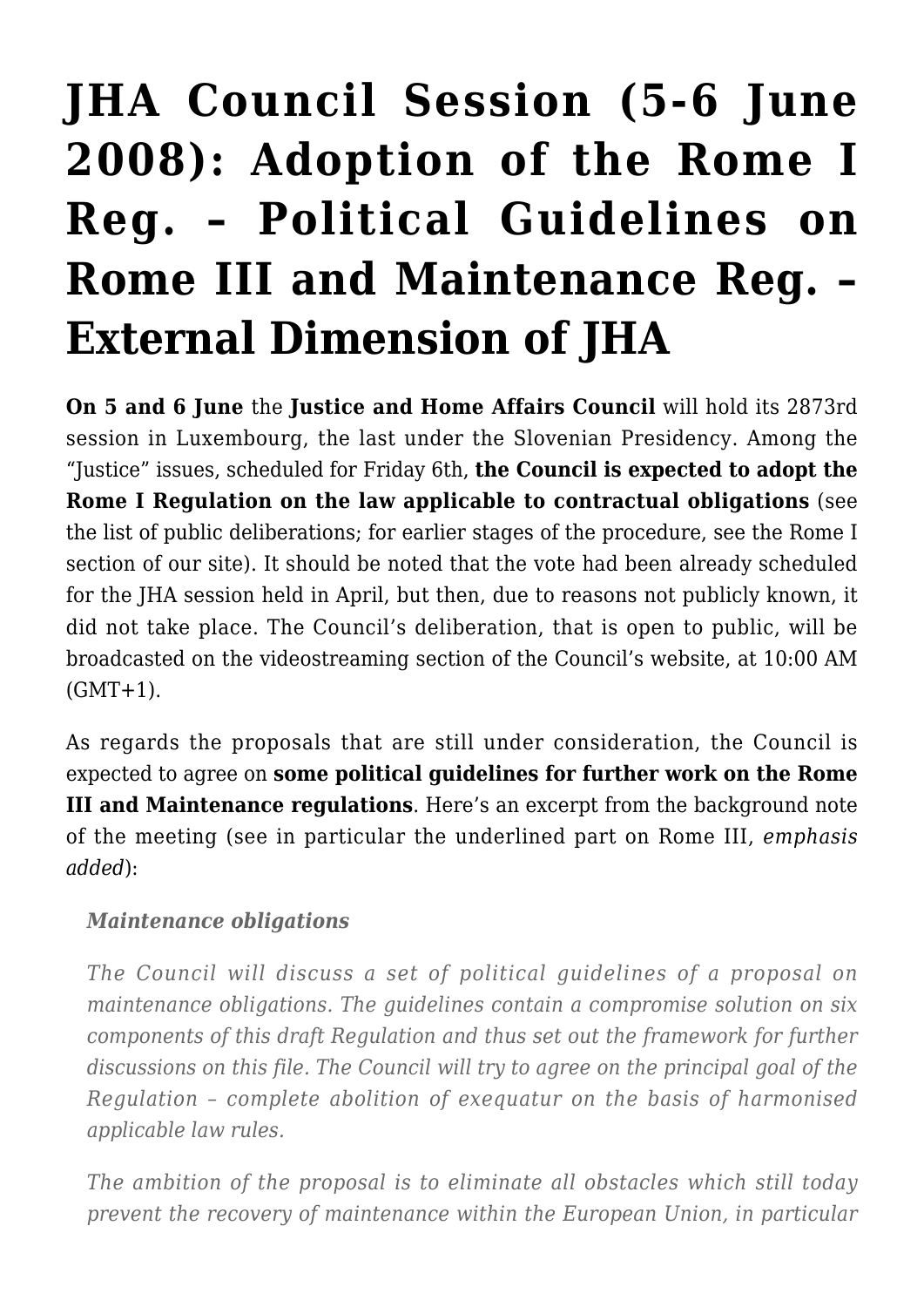*the requirement of exequatur procedure. By abolishing this procedure all decisions on maintenance obligations would be allowed to circulate freely between the Member States without any form of control in the Member State of enforcement and this would significantly speed up the recovery of maintenance owed. It would enable the creation of a legal environment adapted to the legitimate expectations of the maintenance creditors.*

*The latter should be able to obtain easily, quickly and, generally, free of charge, an enforcement order capable of circulation without obstacles in the European area of justice and enabling regular payment of the amounts due. The six elements of the compromise refer to the scope, jurisdiction, applicable law, recognition and enforceability, enforcement and a review clause.*

## *Jurisdiction and applicable law in matrimonial matters (Rome III)*

*The Council will have a debate on a proposal for a Council Regulation on rules concerning applicable law in matrimonial matters (Rome III). The purpose of this Regulation is to provide a clear and comprehensive legal framework (covering both jurisdiction as well as applicable law rules in matrimonial matters) and allowing the parties a certain degree of autonomy in choosing the competent court and applicable law in case of divorce.*

*Spouses would be allowed to choose a competent court or the law applicable to divorce. In the absence of a choice of law by the spouses, the text would introduce conflict-of-law rules. According to the proposal, there is a cascade of connecting factors: the divorce is governed by the law of the country of habitual residence of both spouses, failing that, by that of the last habitual residence of the spouses if one of them still resides there; failing that, of the common nationality of the spouses or, failing that, by the law of the forum. The conflictof-law rules of the proposal aim at ensuring that, wherever the spouses lodge their request for divorce, the courts of any Member State would normally apply the same substantive law (avoiding of "forum shopping").*

*It should be noted that the instrument will be of universal application. This means that the Regulation would also apply if the law applicable is that of a third State. Therefore, according to the proposal, courts have to apply either their own substantive law, that of another Member State or that of a third State (e.g. Switzerland, a US State or Turkey).*